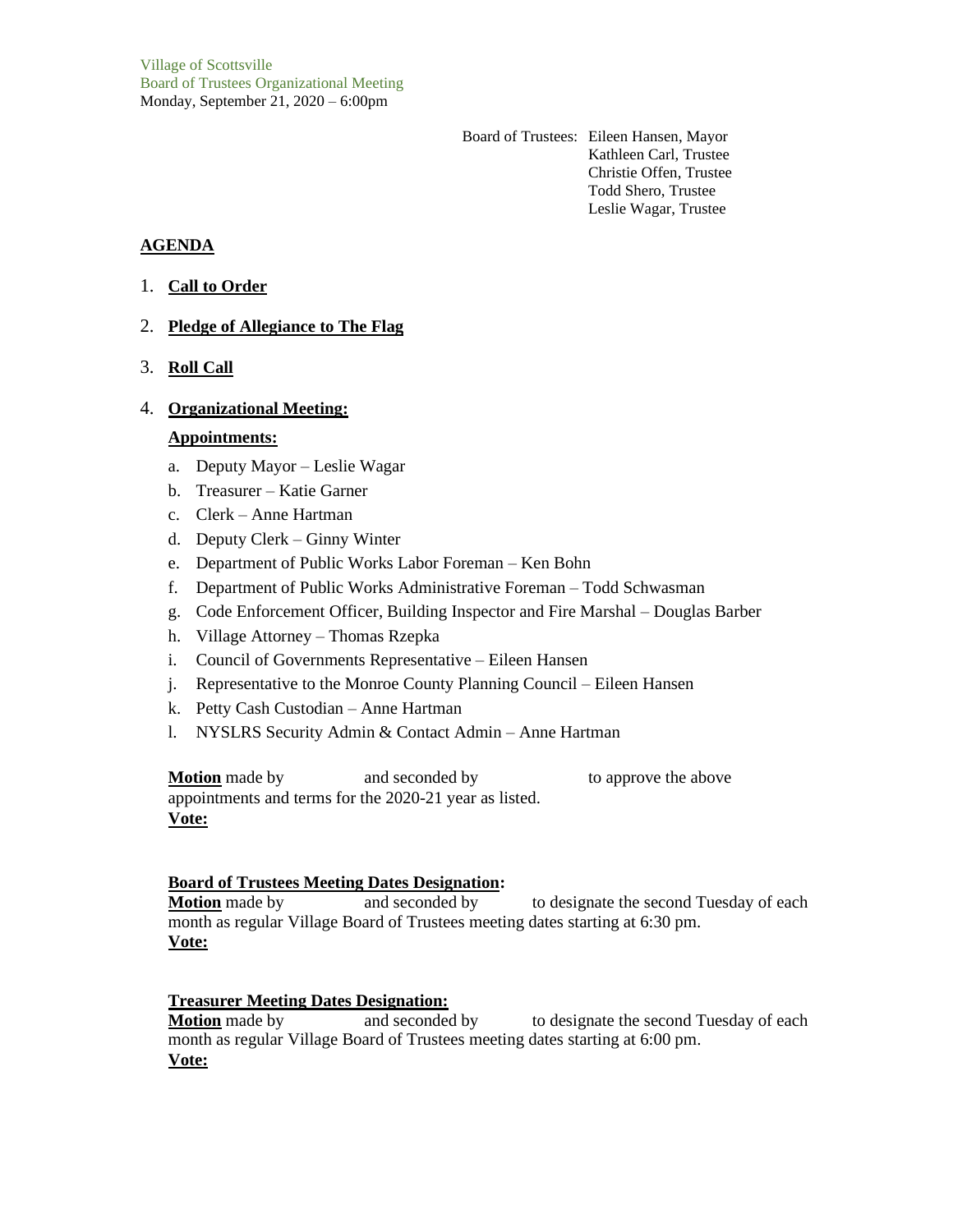#### **Organizational Meeting Date Designation:**

**Motion** made by and seconded by to establish Monday, April 5, 2021 at 6:00pm as the organizational meeting date for the 2020-2021 schedule. **Vote:**

### **Forestry Board**

Rick VenVertloh – Forestry Board Member - Three (3) Year Term – Expires April 2023 **Vote**:

#### **Official Newspaper:**

**Motion** made by and seconded by to designate "The Sentinel" as the official newspaper for the year 2020-2021. **Vote:**

#### **Investment Policy (Summarized):**

**Motion** made by seconded by to set up the following investment policy for the Village of Scottsville:

Village funds not immediately needed for Village operations may be invested in the following types of investments:

- 1. Insured Savings Accounts
- 2. Certificates of Deposit
- 3. United States Government Treasury Bills
- 4. Government Money Market Accounts

Investments may be made only in Commercial Banks and the United States Government and must be collateralized to the extent that amounts exceed Federal Deposit Insurance Corporation (FDIC) Insurance.

The following is the approved list of depositors of the Village of Scottsville to which funds may be invested:

> Canandaigua National Bank & Trust Citibank JP Morgan Chase United States Government Wilmington Trust

### **Vote**:

#### **Other Village Policies:**

- General Fund Balance
- Reserves Policy
- Cash Receipts
- Online Banking
- Credit Card Use
- Procurement
- Investment Policy (general and detailed)
- Petty Cash
- Cell Phone
- Workplace Violence Prevention
- Code of Ethics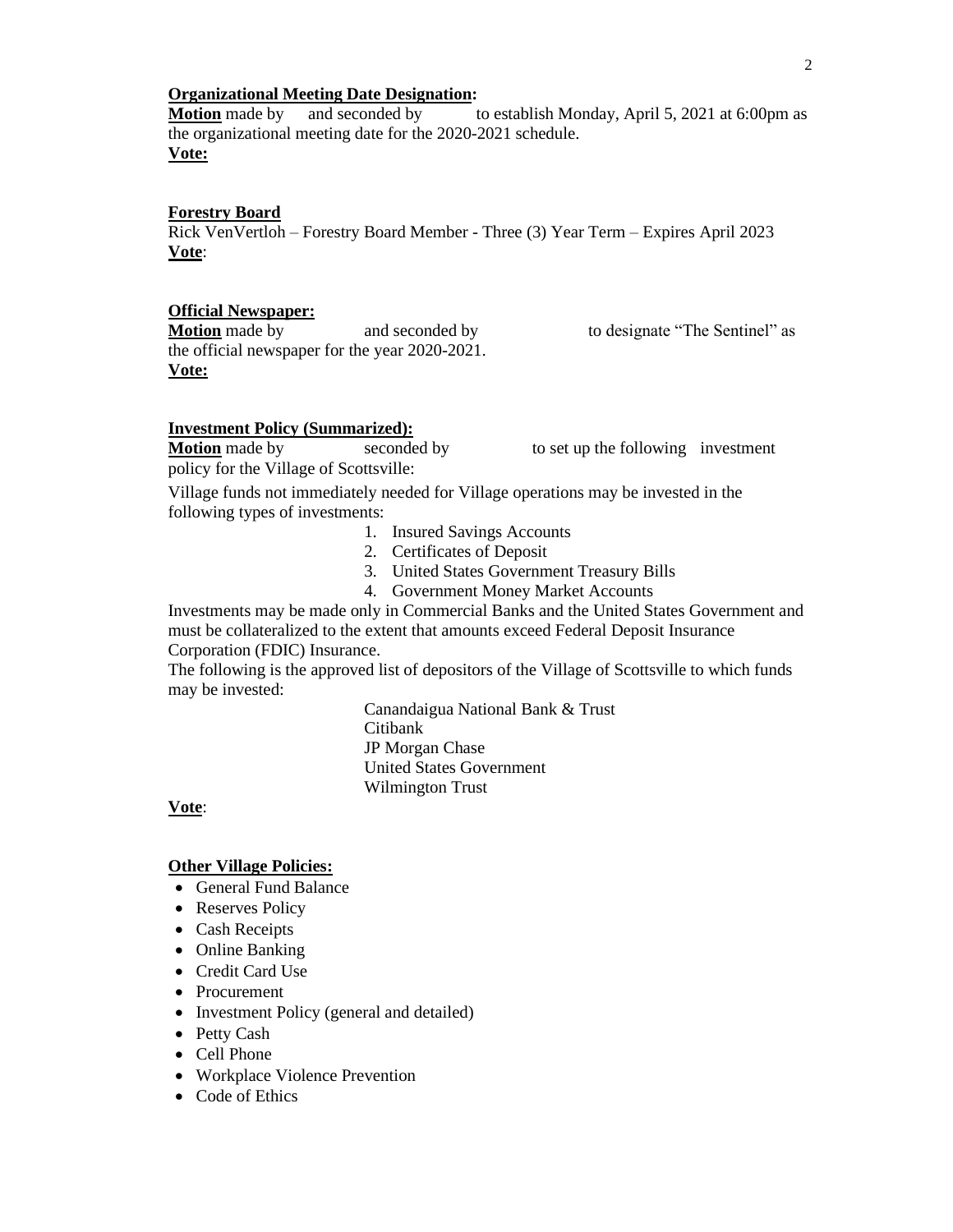- Code of Conduct
- Computer
- IT Policy
- Social Media
- Grants

**Motion** made by and seconded by to re-affirm all the Village policies listed above. **Vote:**

### **Liaison Representatives:**

Mayor Eileen Hansen: Departments

Trustee Kathleen Carl: Finance

Trustee Christie Offen: DPW and Forestry Board

#### Trustee Nikki Whitmarsh: Planning Board and Zoning Board of Appeals

Trustee Leslie Wagar: Communications

**Motion** made by **and seconded by** to designate the Board liaison representatives as listed above. **Vote:**

#### **Audit the Books & Records:**

**Motion** made by and seconded by that the Board of Trustees cause to be audited the books and records of any officer who collects or disburses funds. **Vote**:

#### **Advance Approval of Claims:**

**Resolution** made by and seconded by

**WHEREAS** the Board of Trustees has determined to authorize payment in advance of audit of claims for public utility services, insurance premiums, postage, freight and express charges; and

**WHEREAS** all such claims must be presented at the next regular meeting for audit; and **WHEREAS** the claimant and the officer incurring or approving the claim are jointly and

severally liable for any amount the Board of Trustees disallows.

# **NOW THEREFORE BE IT RESOLVED**:

Section 1. That the Board of Trustees authorizes payment in advance of audit of claims for public utility services, postage, freight and express charges. All such claims must be presented at the next regular meeting for audit and the claimant and the officer incurring or approving the claims are jointly and severally liable for any amount the Board of Trustees disallows.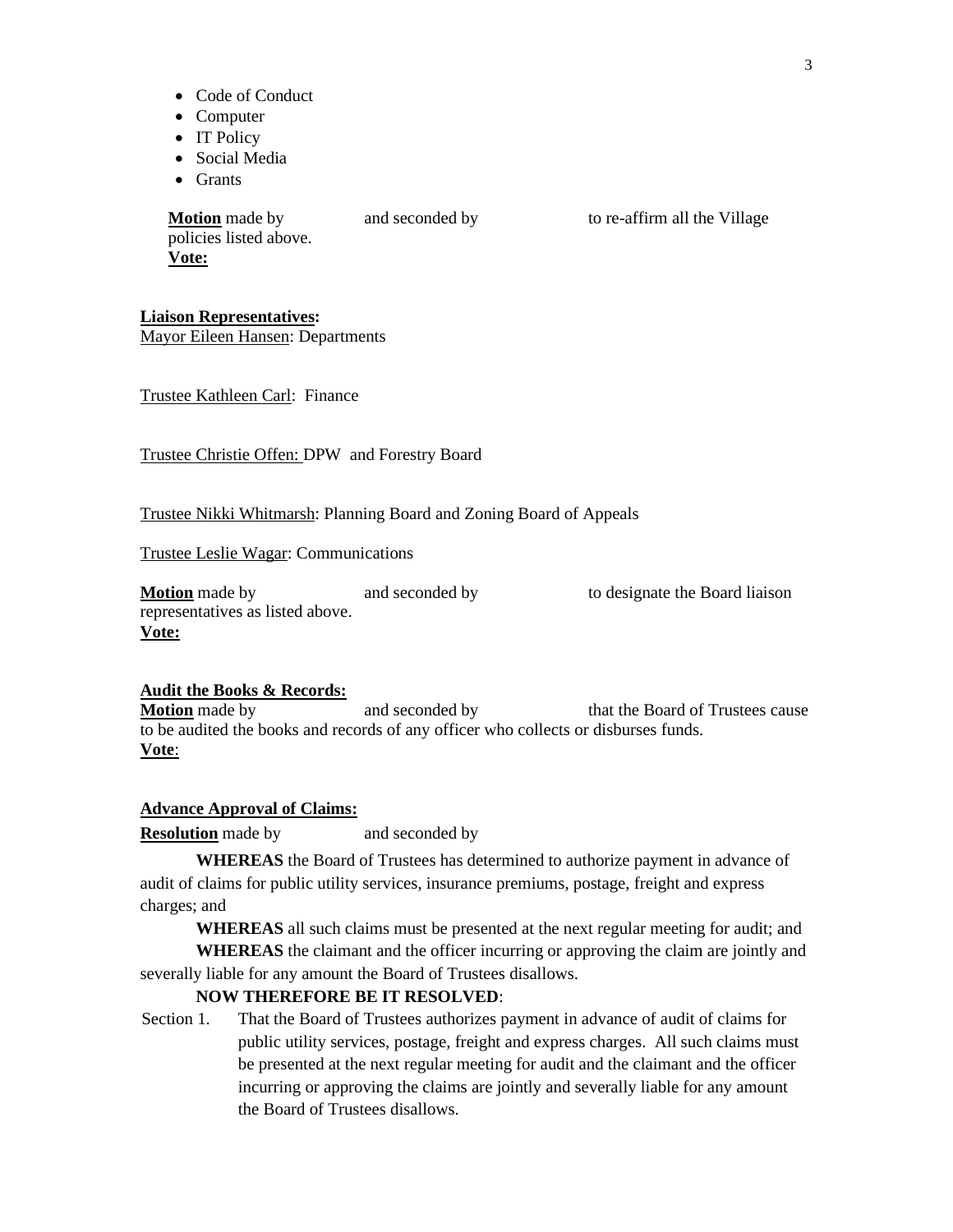Section 2. That this resolution is effective immediately.

#### **Vote:**

#### **Mileage Allowance:**

#### **Resolution** made by and seconded by

**WHEREAS** the Board of Trustees has determined to pay a fixed rate for mileage as reimbursement to village officers and employees who use their personal automobiles while performing their official village duties;

### **NOW THEREFORE BE IT RESOLVED:**

Section 1. That the Board of Trustees will approve reimbursement to such officers and employees at the rate of **57.5 cents per mile**.

Section 2. That this resolution is effective immediately.

**Vote:**

#### **Upstate New York Municipal Workers' Compensation Plan**

Voting Member - Anne Hartman Alt. Voting Member - Katie Garner Facilitator - Anne Hartman **Motion** made by and seconded by to approve the above Upstate New York Municipal Workers' Compensation Plan appointments for the 2020-21 year as listed. **Vote:**

#### **Attendance at Schools and Conferences:**

**WHEREAS** there is to be held during the coming official year

- a. NYCOM's Winter Legislative Meeting
- b. NYCOM's Annual Meeting
- c. NYCOM's Annual Meeting and Training School
- d. NYCOM's Fall Training School
- e. NYCOM's Public Works Training School, and
- f. Trainings held by Monroe County New York, New York State, the Regional Planning Council and Finger Lakes Building Officials Association

**WHEREAS** attendance by certain municipal officials and employees at one or more of these meetings, conferences or schools benefits the municipality;

### **NOW THEREFORE BE IT RESOLVED**:

Section 1. That the village officers and employees approved by the board are authorized to attend the above schools.

Section 2. That this resolution is effective immediately.

#### **Vote:**

### **Designating Depositories:**

**WHEREAS** the Board of Trustees has determined that Village Law § 4-412(3)(2) requires the designation of banks or trust companies for the deposit of all village monies; **NOW THEREFORE BE IT RESOLVED:**

Section 1. That the Board of Trustees designates the following institutions as depositories of all moneys received by the Village Clerk, Treasurer, Deputy Clerk, and receiver of taxes. Names of Institutions: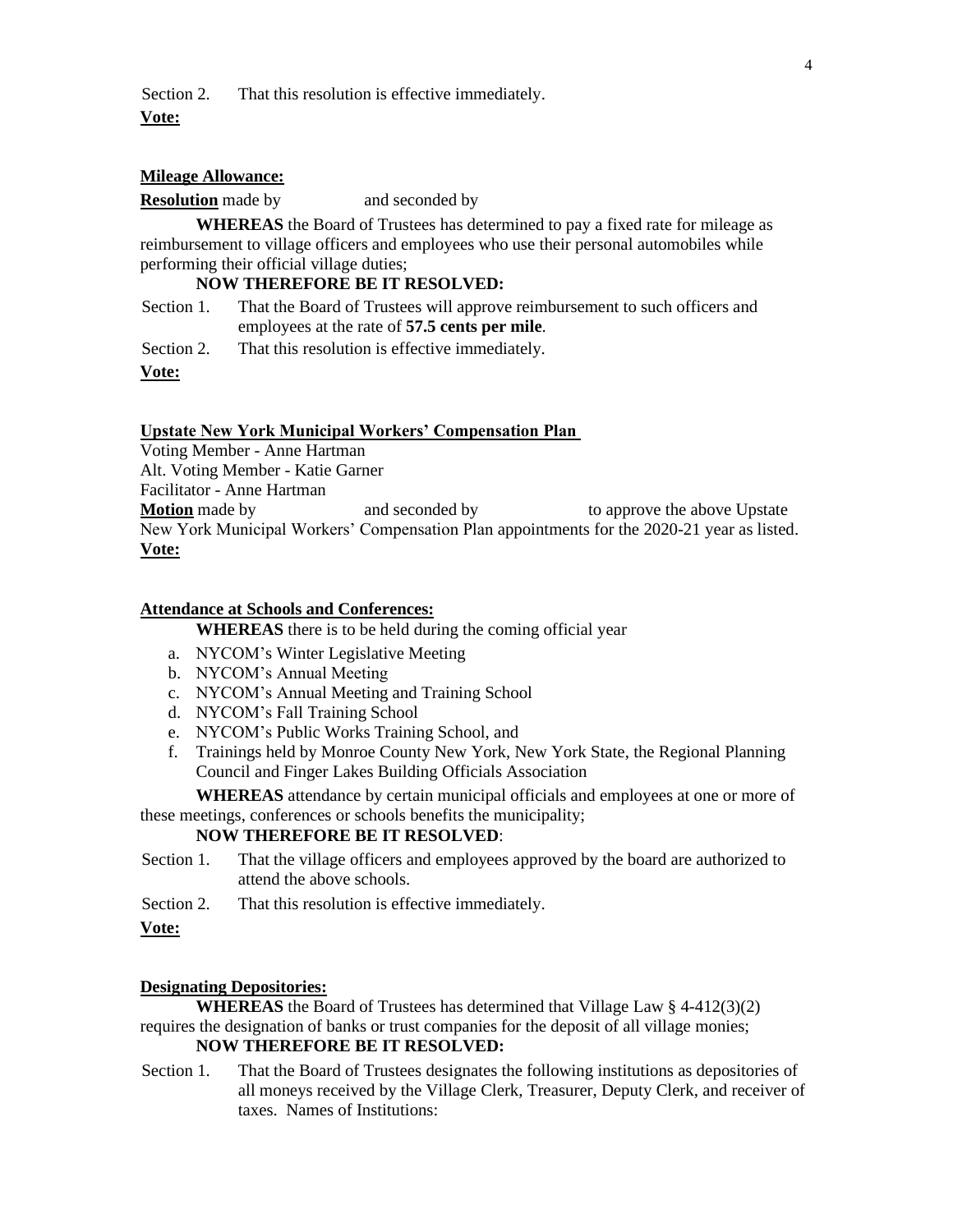### Canandaigua National Bank & Trust J.P. Morgan Chase

Section 2. That this resolution is effective immediately.

**Vote:**

### **Designating Depository Signers**

**Motion** made by and seconded by to designate Katie Garner, Eileen Hansen and Kathie Carl as signers on the Canandaigua National Bank accounts.

## **Vote:**

### **Meeting Procedures:**

Resolution Adopting Rules of Procedure for the Board of Trustees of the Village of Scottsville.

**WHEREAS**, Village Law § 4-412 provides that the Board of Trustees may determine its own rules of procedure;

**NOW, THEREFORE BE IT RESOLVED**, the following rules of procedure are adopted pursuant to Village Law § 4-412:

| Section 1. | <b>BOARD OF TRUSTEES REGULAR MEETINGS:</b><br>The Board of Trustee Meetings are held on 2 <sup>nd</sup> Tuesday of each month,                                                                                                                                                                                                                                                                                                                                                                                                            |
|------------|-------------------------------------------------------------------------------------------------------------------------------------------------------------------------------------------------------------------------------------------------------------------------------------------------------------------------------------------------------------------------------------------------------------------------------------------------------------------------------------------------------------------------------------------|
| Section 2. | commencing at 6:30pm in the Wheatland Municipal Building boardroom.<br><b>SPECIAL MEETINGS:</b><br>Special meetings of the Board of Trustees are all Board meetings other than<br>Regular Meetings. A Special Meeting may be called by the Mayor or any Trustee<br>upon notice to the entire Board. Notice must be given to each member of the<br>Board of Trustees by telephone, in person, or email at least 24 hours in advance of<br>the meeting unless an emergency requires the meeting to be held on less than 24<br>hours notice. |
| Section 3. | QUORUM:<br>A quorum of the Board must be physically present to conduct business. A quorum<br>of the five-member Board of Trustees is three, regardless of vacancies.                                                                                                                                                                                                                                                                                                                                                                      |
| Section 4. | <b>EXECUTIVE SESSIONS:</b><br>Executive sessions must be held in accordance with NYS Public Officers Law §<br>105. All executive sessions must be entered into by a motion made from a<br>properly noticed and conducted open meeting.                                                                                                                                                                                                                                                                                                    |
| Section 5. | <b>AGENDAS:</b><br>The agenda is to be prepared by the Clerk at the direction of the Mayor. The<br>Mayor or any Trustee may have an item placed on the agenda. When possible,<br>items for the agenda must be provided to the Clerk in writing or via email at least<br>24 hours before the meeting's start time. However, items may be placed on the<br>agenda at any time, including during the meeting. If necessary, a supplemental<br>agenda may be distributed at the beginning of the meeting.                                     |
| Section 6. | VOTING:<br>Pursuant to the New York State Village Law and General Construction Law, each<br>member of the Board has one vote. The Mayor may vote on any matter but must                                                                                                                                                                                                                                                                                                                                                                   |

member of the Board has one vote. The Mayor may vote on any matter but must vote in case of a tie. A majority of the totally authorized voting power is necessary to pass a matter unless otherwise specified by State law. A vote upon any question